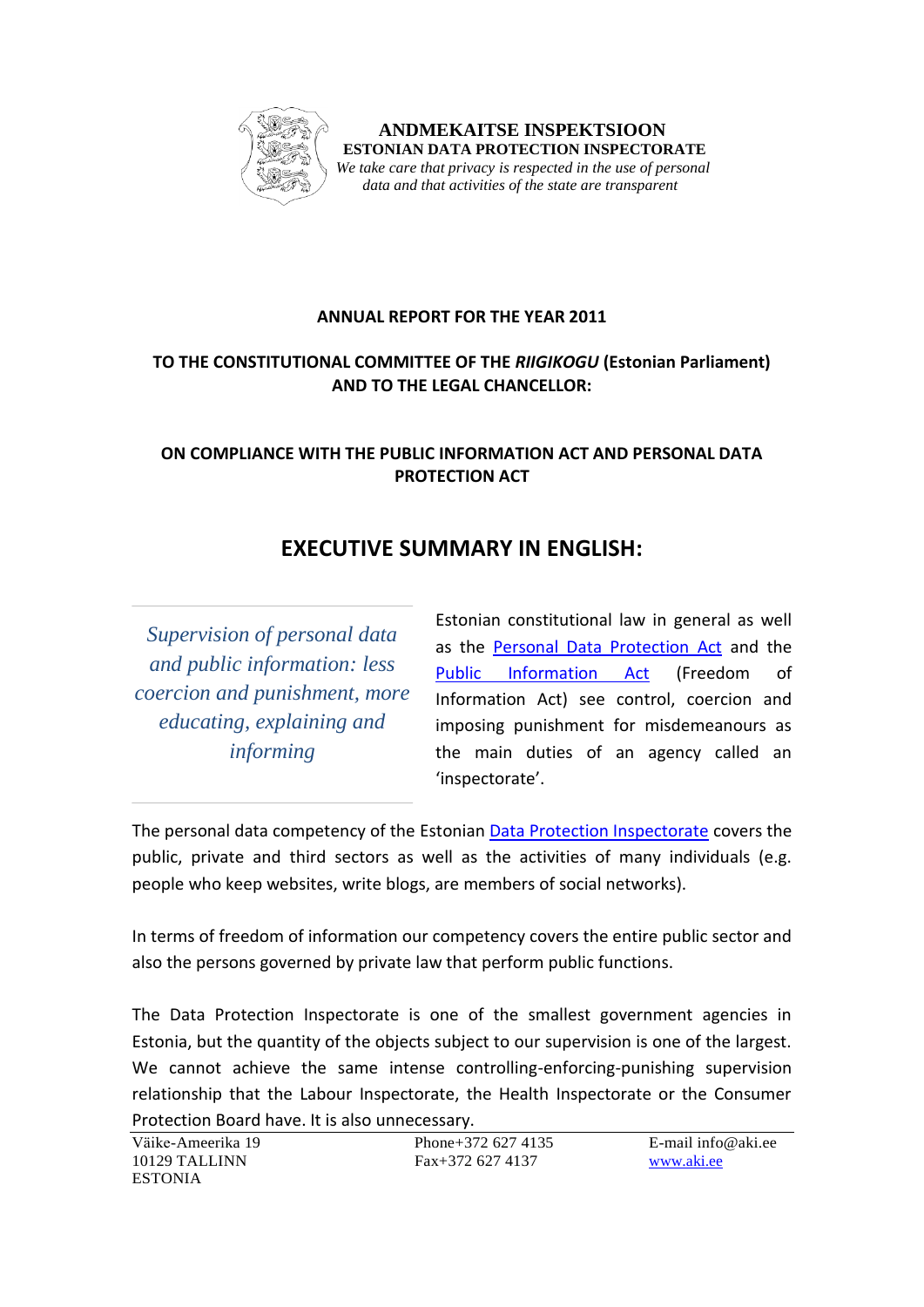A state supervisory authority usually operates in an area that is highly regulated with legal provisions. The Personal Data Protection Act, however, is a framework act or the general part of the law. Harmonising it with special acts and IT development requires constant establishment and explanation of practical rules and good practice for all areas of society.

Both of the acts that are the basis for our activities are characterised by legal terms that are open to interpretation *(minimalism, predominant public interest, excessive damage, significant damage of the inviolability of private life)* and the consideration of contradictory fundamental rights.

The implementation practice of personal data and freedom of information therefore needs less coercion and punishment, and more interpretation, instruction, harmonisation and explaining.

The activities of the Data Protection Inspectorate may be grouped into roles in consideration of the characteristic features of

Estonia. According to the amount of work required, these roles can be listed as follows:

*What are our actual roles?*

- 1) *educator and consultant:* provision of explanations and information, counselling important private initiatives;
- 2) *ombudsman (commissioner):* investigation of breaches of information rights both on the basis of complaints and at our own initiative, incl. in international cooperation;
- 3) *auditor and authority that grants permission:* audits, comparative surveillance, registration of processing of sensitive personal data, approval of public sector databases, granting permission for use of personal data in scientific research without the consent of the subjects of research, granting permission for sending personal data to countries where the level of data protection is inadequate;
- 4) *soft law maker:* publication of optional guidelines and advising on specialised professional acts of self-regulation or the creation of *'soft law',* incl. in international cooperation;
- 5) *policy adviser:* advising legislative drafting and data protection initiatives in the public sector, participation in the workgroup that harmonises data protection practice in Europe and advises the European Commission; presentations to the Constitutional Committee of the *Riigikogu* and the Chancellor of Justice;
- 6) *law enforcement authority:* imposing administrative coercion and punishment for misdemeanours; implementation of data protection measures at the expense of the processor in exceptional situations.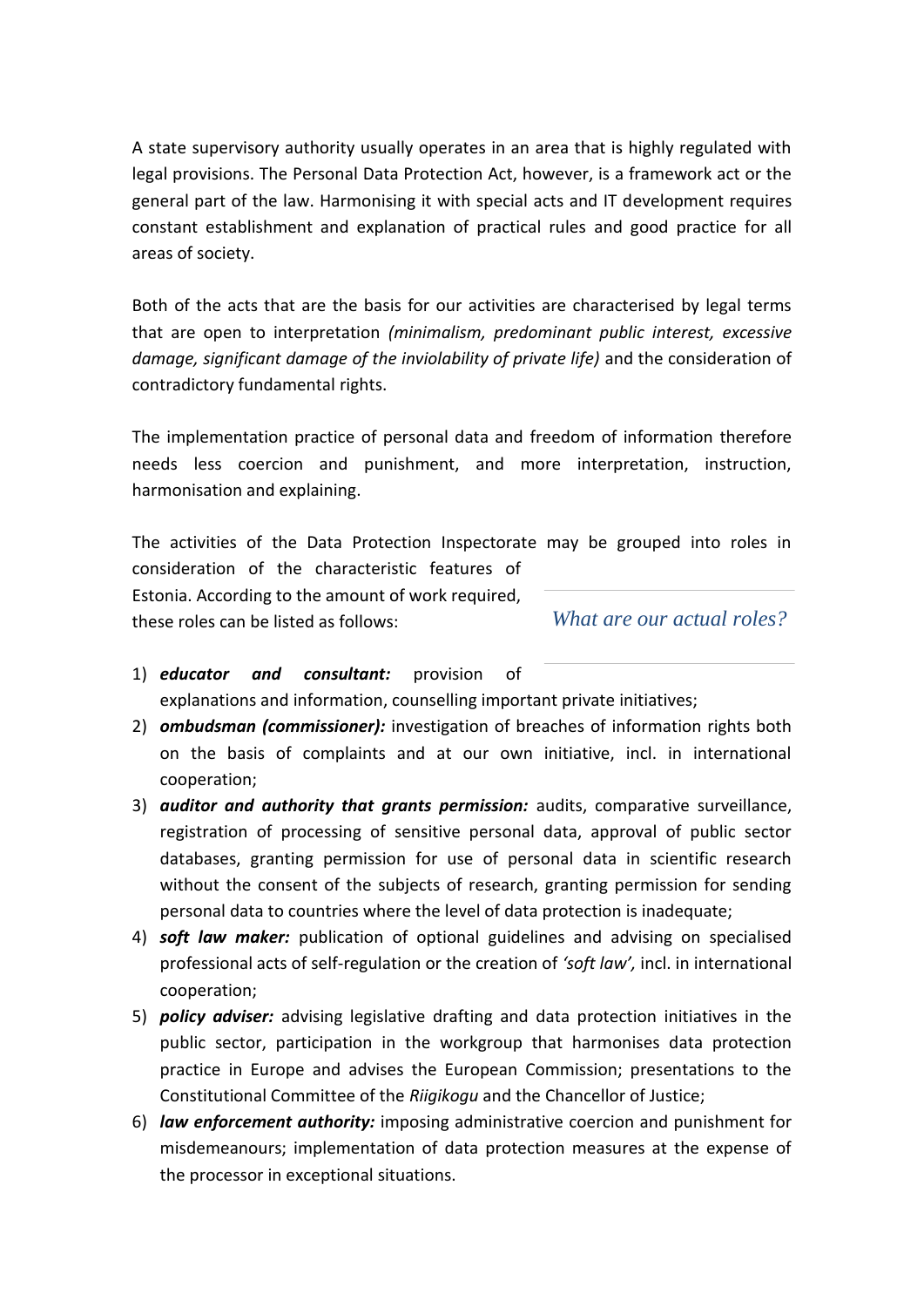The text of the annual report is prepared according to these roles.

The Data Protection Inspectorate was established in 1999 and administered by the [Ministry of Justice](http://www.just.ee/?set_lang_id=2) since 2007. The number of salaries positions since then has been 18.

## *Review in figures*

The authority's budget in the previous year was 592,446 euros. The budget increased by 44,213 euros in comparison to 2010.

Looking at the number of times we have been contacted shows that people and institutions have become more aware about personal data and freedom of information:

- the number of responses to explanation requests and memoranda has grown four times in five years: from 251 (2007) to 940 (2011), and 816 calls were also made to our Information Hotline last year (the hotline was opened in 2009),
- the number of complaints and challenges (appeals) has grown more than seven times: from 110 (2007) to 818 (2011).

In the area of prevention we introduced comparative monitoring sessions with tens and hundreds of objects and carried out thorough audits of large and sensitive authorities and databases. We carried out 7 surveillances and 7 audits in 2011.

The number of recommendations and proposals made to personal data processors and holders of public information in the course of complaints-based and preventive supervision increased more than eight times in three years: from 54 (2009) to 442 (2011). As a rule, this is all it takes to eliminate omissions and restore the lawful situation.

The number of fines and penalty payments tripled at the same time (12 in 2009, 38 in 2011), but it is still small.

We gave 21 opinions on draft acts in 2010 and 41 opinions in 2011.

The area of the personal data and privacy of an employee (and also a job applicant and former employee) is only covered with a few general and indefinite provisions.

It became evident that these issues have not been systematically studied in Estonian

law. In 2011 we published the [Guidelines on](http://www.aki.ee/download/1818/Isikuandmed%20töösuhetes%20juhendmaterjal%20LÕPLIK.pdf)  [Personal Data Processing in Employment](http://www.aki.ee/download/1818/Isikuandmed%20töösuhetes%20juhendmaterjal%20LÕPLIK.pdf)  [Relationships.](http://www.aki.ee/download/1818/Isikuandmed%20töösuhetes%20juhendmaterjal%20LÕPLIK.pdf) The guidelines are a bulky legal document that took legal adviser Mrs. Maris Juha and her team the entire 2010 to compile.

*Privacy in employment relationships*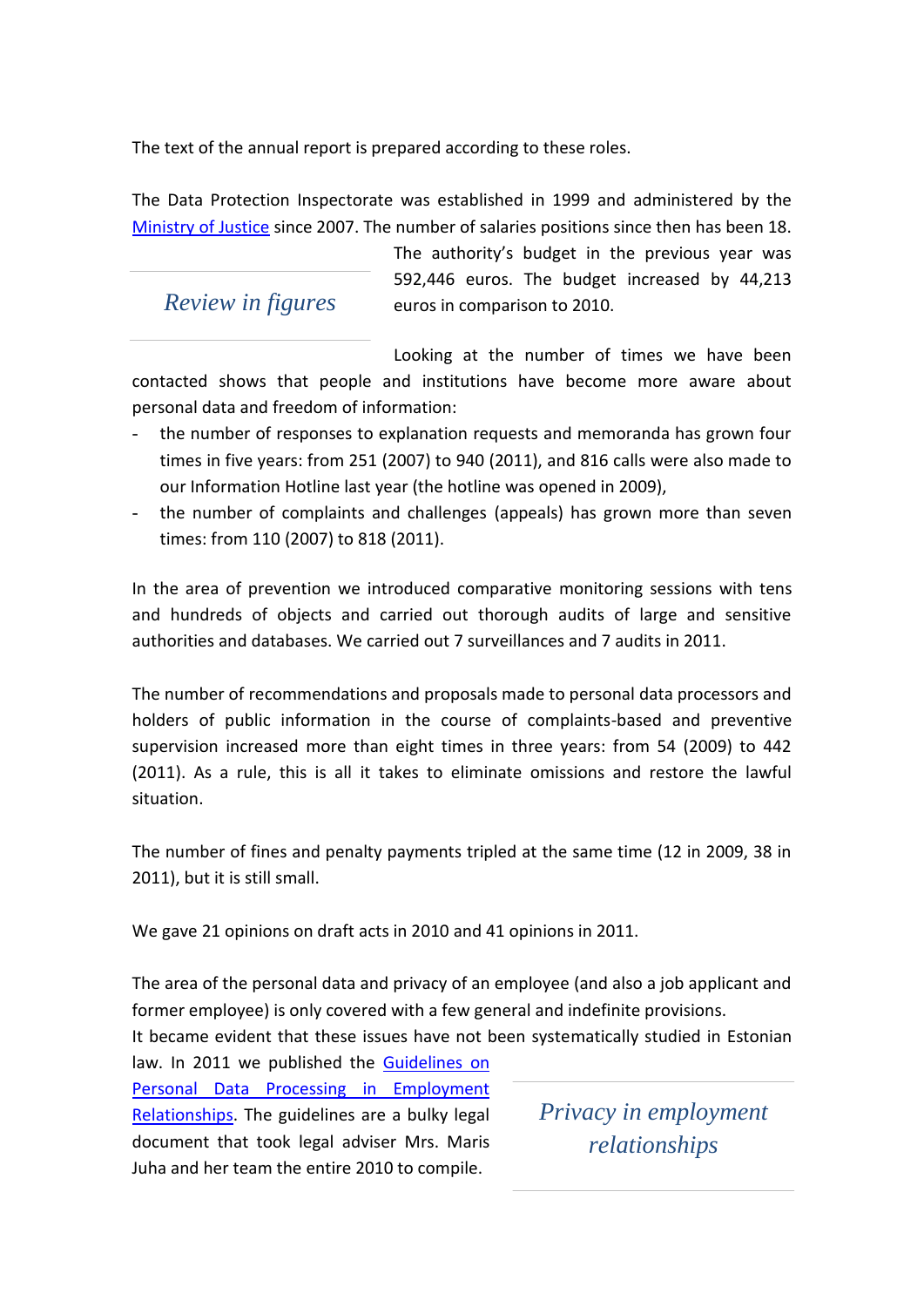We received assistance from the Chamber of Commerce and Industry, the Estonian Trade Union Confederation, the association for the development of human resources PARE, recognised specialists of labour law and the Labour Inspectorate.

We published a shorter summary for the wider public in June 2011, Guidelines for Human Resources Officers – [Personal Data in Employment Relationships,](http://www.aki.ee/download/1914/Tööõiguslike%20suhete%20lühijuhis.pdf) which was also [translated](http://www.aki.ee/download/1932/tööõigusliku%20juhise%20inglise%20keelne%20tõlge.pdf) to English.

Preparation of the guidelines received a lot of media attention. We organised a series of training sessions in cooperation with the human resources association PARE. We will continue the training in cooperation with the Labour Inspectorate this year.

We carried out national monitoring on the basis of the guideline. We also organised a joint [supervision audit](http://www.aki.ee/download/1990/Press%20Release%20-%20Stockmann%20supervision.pdf) with the Data State [Inspectorate of Latvia,](http://www.dvi.gov.lv/eng/) which focussed on the employment and client relationships of the [Stockmann Group.](http://www.stockmanngroup.fi/en/en/)

In 2011 we aimed our analytical activities mainly on ourselves.

We carried out an extensive internal audit of administrative procedure with an analysis

*Analytical activity: audit of administrative procedure + personal data and freedom of expression*

of court judgements and legal literature. The goal was to harmonise the legal practice of the Inspectorate, to guarantee that it is understandable and justified, and to reduce procedural errors. We improved our methodology, organisation of work and document forms.

The other major topic we analysed was the contact of private life and freedom of expression. Not many cases like this are taken to court and they mainly focus on the issue of libel. Restricting freedom of expression must be a well-considered decision. It places a larger burden of responsibility on us and calls for the ability to make the right decisions.

We carried out a thorough analysis of the rulings made by the European Court of Human Rights, the existing literature (of which there is a shortage in Estonia) and the rulings made by the Supreme Court. This is the basis we can rely on when resolving complaints and justifying our decisions. We also discussed the topic with the Inspectorate's advisory council and specified the most important principles in our strategy document of the Data Protection Inspectorate. We also agreed on a joint seminar with the Estonian Newspaper Association, which will be held in April this year.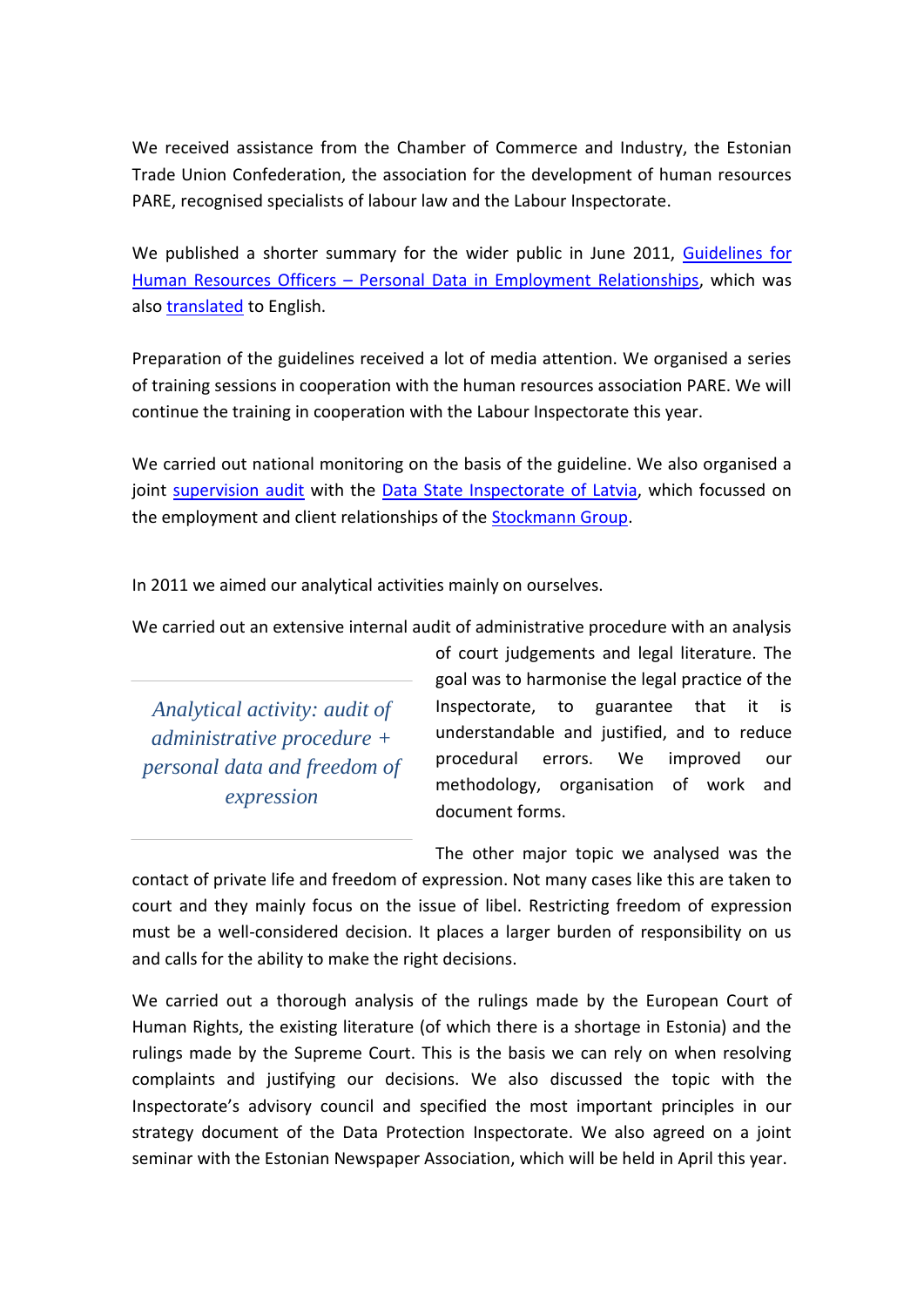Cooperation with other supervisory authorities or the internal audit units of institutions is very important for us, as it makes up for our small size.

Information exchange with the Police and Border Guard Board and the Ministry of the

Interior for surveillance of the misuse of police databases and the Population Register, respectively, is on firm grounds. Misuse of the Population Register was increasing, so we discussed the problem in media and implemented a stricter fine policy.

*Cooperation and inclusion make up for small size*

Last year we also started regular information exchange with the Estonian eHealth [Foundation](http://eng.e-tervis.ee/index.html) in order to monitor the misuse of patients' data.

As we sometimes need high-level IT expertise in our supervisory activities, we are grateful to the [Estonian Forensic Science Institute](http://www.ekei.ee/?set_lang_id=2) and the [Centre of Registers and](http://www.rik.ee/)  [Information Systems](http://www.rik.ee/) for allowing their experts help us with their opinions.

In order to include experts and stakeholders, we turned our unofficial roundtable into the Advisory Council set forth in the Statutes of the Inspectorate. The Council expresses an opinion on our draft guidelines and activity priorities, raises issues and acts as a jury in giving recognition.

In order to communicate with the public, we also opened an [account in Facebook](http://et-ee.facebook.com/pages/Andmekaitse-Inspektsioon/135347539863880) in addition to [our website.](http://www.aki.ee/eng/)

The requests for explanation, hotline calls and complaints received by us indicate that the issues most frequently referred to us have remained the same in recent years:

*Personal data – what are the issues most frequently referred to us?*

disclosure of personal data by another person in social networks and especially in family tree research portals;

unpermitted disclosure of debt information. The legal regime that regulates access to payment default data is

rather liberal in Estonia, but the legislature has imposed some restrictions on making lists of debtors public. An important precedent is the [Supreme Court](http://www.nc.ee/?id=11&tekst=222540223&print=1)  decision [made in December 2011,](http://www.nc.ee/?id=11&tekst=222540223&print=1) which confirmed our opinion that disclosing expired debt data forever is not permitted and that the deadline is 13 years;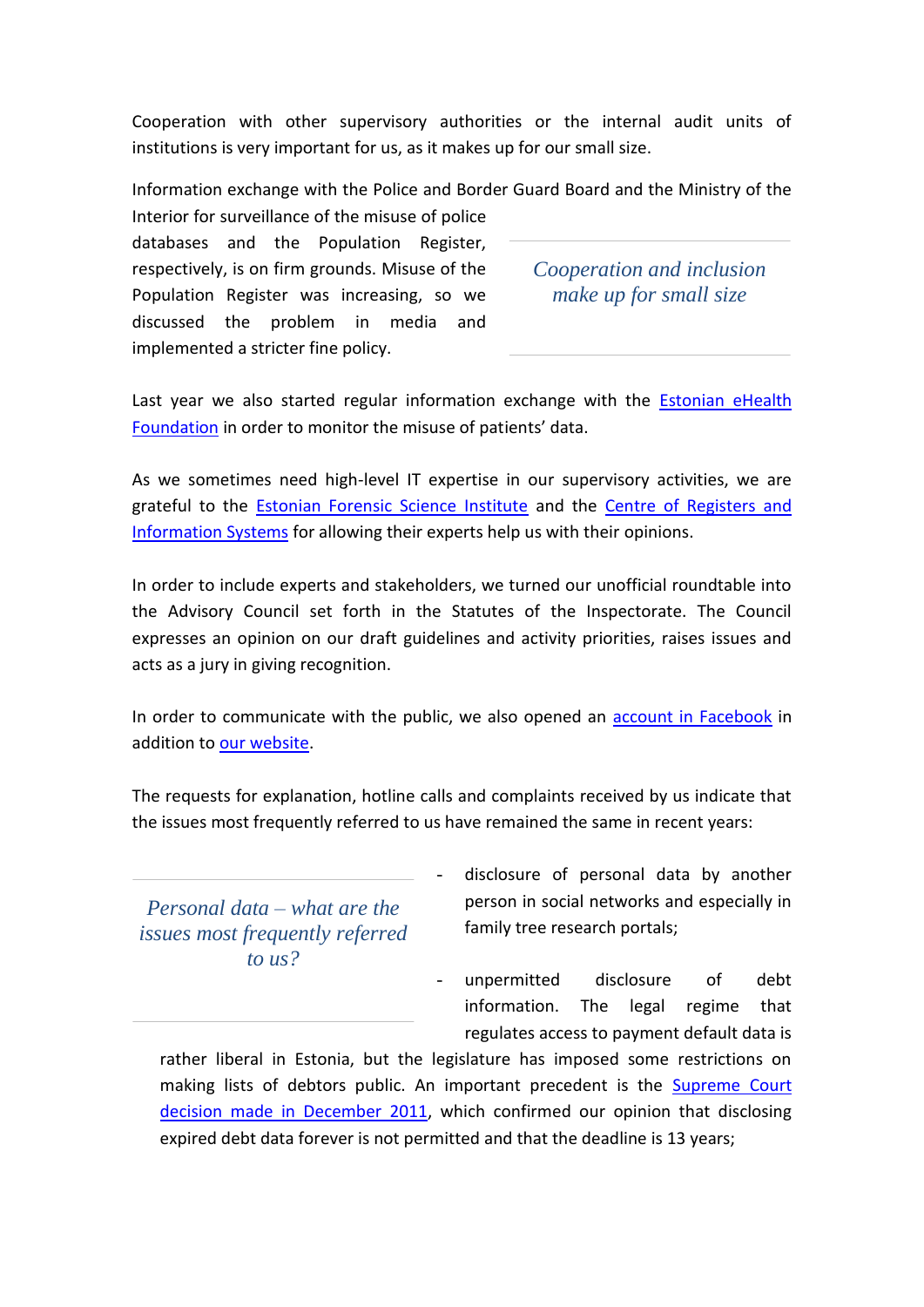- board members of companies are not pleased about their data being published alongside the debt or other data of the companies. We believe that a legal entity operates via natural persons and reproduction of public data from the Commercial Register that contains the data of legal representatives is permitted, incl. alongside debt information;
- working within the range covered by cameras seems to be the biggest problem for people at workplaces.

In the field of freedom of information we continued with the proactive and coordinating approach that we took in 2009:

- comparative monitoring sessions with tens and hundreds of objects;
- extensive training (the training organised in cooperation with the Ministry of Finance and the Government Office allowed the

*Preventive and coordinating approach for freedom of information*

- representatives of all municipalities improve their knowledge in 2011; training for government agencies was carried out in 2010);
- preparation and introduction of guidelines;
- appointment of freedom of information coordinators to government agencies; and
- creation of a network of coordinators.

The efficiency of the proactive and coordinating approach is obvious: 137 challenges (appeals) in 2008; 82 in 2009; 54 in 2010; and 46 in 2011.

We must also keep in mind that the provisions of complaint-based surveillance in the Public Information Act of 2000 are mainly designed for supervising the satisfactory compliance of requests for information.

The main channels for accessing information today are the websites of institutions (incl. web-based document registers) and the **State Portal** of Estonia. Complaint-based supervision is not sufficient with regard to new sources of information and the emphasis should be placed on proactive activities – monitoring, analyses, making recommendations, receiving feedback and spotting problems.

I admire the **[Ministry of Economic Affairs and Communications](http://www.mkm.ee/en)** and the **Estonian** [Information System](http://www.ria.ee/en/)'s Authority for their work with the State Portal of Estonia. A suitable platform for the joint contact point of the public sector in the computer network has now been created. I am looking forward to the implementing regulation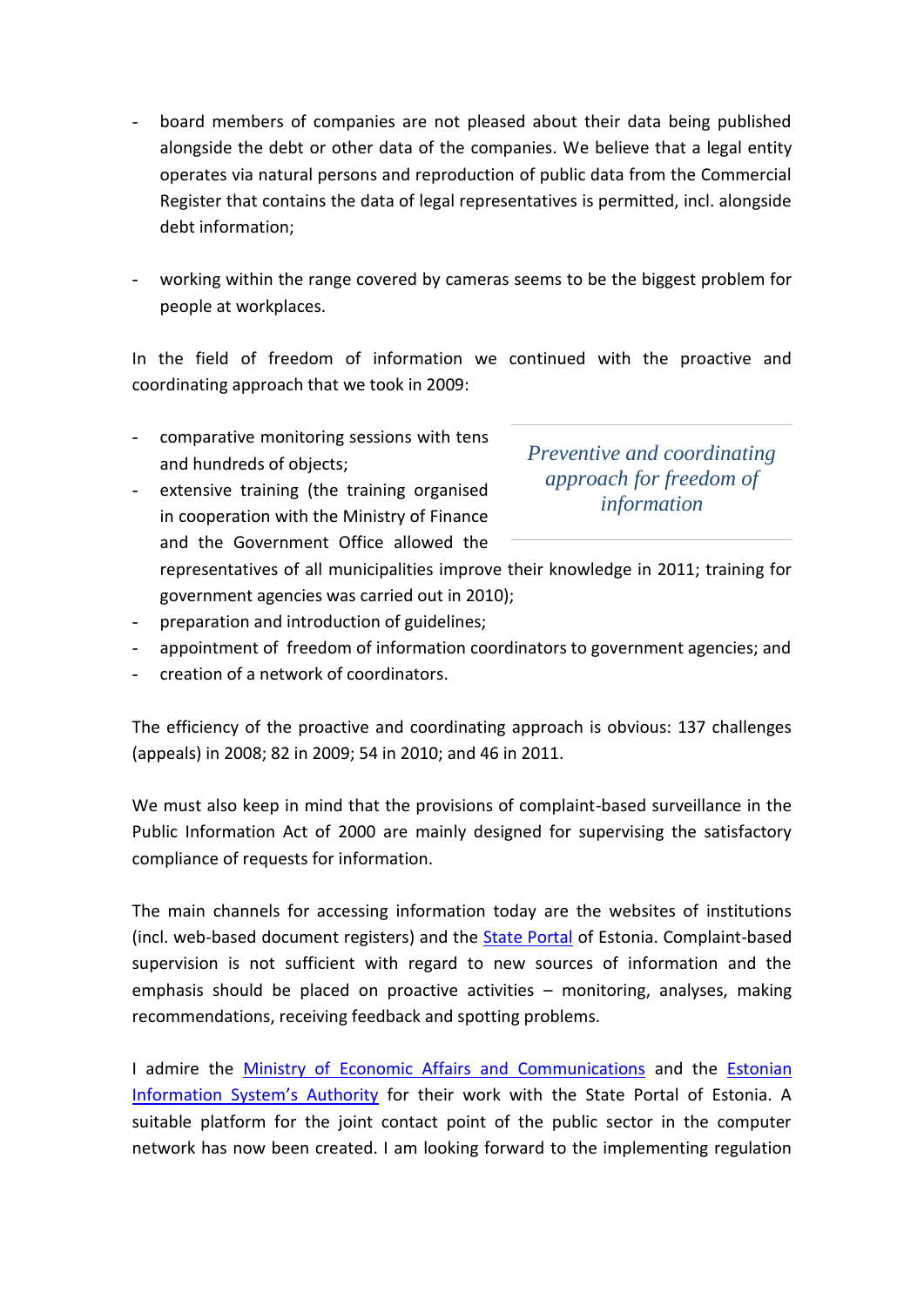that would stipulate the exact obligations of the holders of information in giving information about their activities and services.

I have high hopes for the [Government Office's](http://valitsus.ee/en/government) project that focuses on designing a common web look for government agencies.

The municipal sector, however, has beaten the state here. The [service portal of local](https://www.kovtp.ee/et/uldinfo)  [authorities](https://www.kovtp.ee/et/uldinfo) initiated by the municipalities of Viljandi County and organised by the Ministry of the Interior deserves recognition. It has created a uniform user-friendly web look for all of the municipalities that have joined the portal.

European data protection authorities cooperate closely in the field of cross-border

*We launched the joint supervision activities of Baltic data protection authorities*

police and internal security databases. However, the need for cooperation between data protection authorities is also increasing in other areas.

Nordic countries and the Baltic States are turning into an increasingly more integrated

economic space. Cross-border supervision guarantees equivalent protection of the personal data of clients and employees in all countries. And to companies, it gives the reassurance that requirements are the same in all countries.

We launched a [joint audit](http://www.aki.ee/download/1990/Press%20Release%20-%20Stockmann%20supervision.pdf) with the [Data State Inspectorate of Latvia](http://www.dvi.gov.lv/eng/) as a pilot project in 2011. It was followed by the meeting of Baltic data protection authorities in March this year, where we agreed on trilateral joint supervision activities.

The central pan-European topic was the [reform of data protection law](http://ec.europa.eu/justice/newsroom/data-protection/news/120125_en.htm) initiated by the

European Commission. The reform package was officially published in January this year, but it had been introduced to the public for the first time in November 2011.

I must admit that the package was a disappointment. The cons outweigh the pros. I will highlight just a couple of keywords:

- 1) the directive that had lasted the test of time is turning into a regulation with obvious signs of overregulation; it is unreasonable to regulate a legal framework with a directly applicable act;
- 2) protection of the rights of data subjects becomes considerably clumsier and slower – everything of any significance must be coordinated with the European

*Reform of European data protection law*